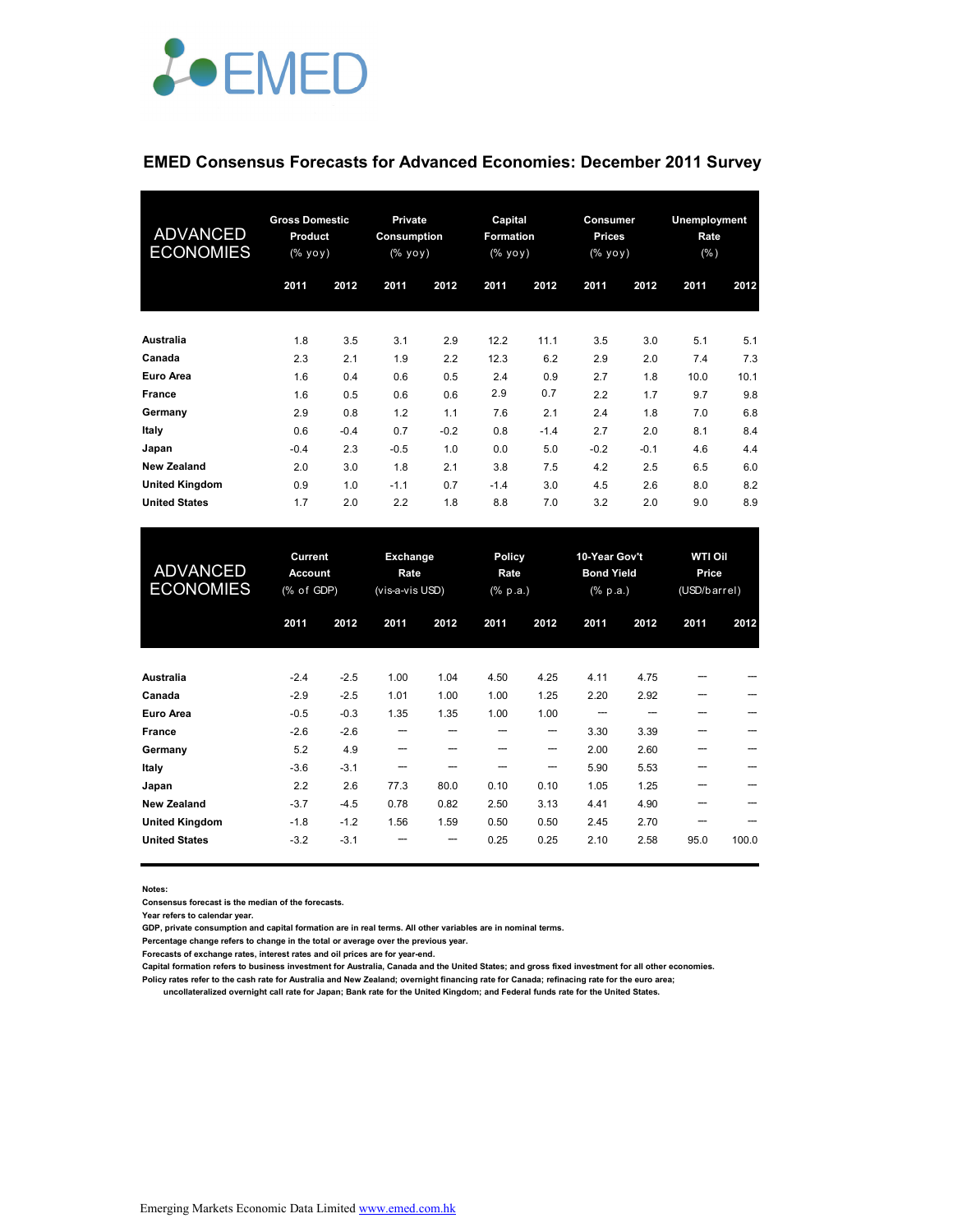

### **EMED Consensus Forecasts for Emerging Asia: December 2011 Survey**

| <b>EMERGING</b><br><b>ASIA</b> | <b>Gross Domestic</b><br><b>Product</b><br>$(% \mathsf{Y}^{\prime }\mathsf{Y}^{\prime }\mathsf{Y}^{\prime })$ |      | Private<br>Consumption<br>(% yoy) |      | <b>Fixed</b><br>Investment<br>(% yoy) |      | Consumer<br><b>Prices</b><br>(% yoy) |      | Unemployment<br>Rate<br>$(\% )$ |      |
|--------------------------------|---------------------------------------------------------------------------------------------------------------|------|-----------------------------------|------|---------------------------------------|------|--------------------------------------|------|---------------------------------|------|
|                                | 2011                                                                                                          | 2012 | 2011                              | 2012 | 2011                                  | 2012 | 2011                                 | 2012 | 2011                            | 2012 |
| China                          | 9.2                                                                                                           | 8.5  | 9.2                               | 9.0  | 10.1                                  | 9.0  | 5.5                                  | 3.9  | 4.1                             | 4.2  |
| <b>Hong Kong</b>               | 5.1                                                                                                           | 4.0  | 7.4                               | 4.3  | 5.4                                   | 4.6  | 5.3                                  | 4.0  | 3.4                             | 3.6  |
| India                          | 7.6                                                                                                           | 7.5  | 7.0                               | 7.5  | 7.3                                   | 10.9 | 8.6                                  | 7.0  | $---$                           | ---  |
| Indonesia                      | 6.4                                                                                                           | 6.0  | 4.8                               | 5.0  | 8.6                                   | 9.6  | 5.4                                  | 5.2  | 6.9                             | 6.8  |
| Malaysia                       | 4.6                                                                                                           | 4.5  | 6.4                               | 5.8  | 5.4                                   | 6.5  | 3.2                                  | 2.7  | 3.2                             | 3.2  |
| <b>Philippines</b>             | 4.3                                                                                                           | 4.5  | 5.0                               | 4.4  | 4.3                                   | 5.7  | 4.7                                  | 4.3  | 7.3                             | 7.1  |
| Singapore                      | 5.1                                                                                                           | 4.1  | 5.9                               | 4.3  | 3.7                                   | 3.3  | 5.0                                  | 3.1  | 2.2                             | 2.2  |
| South Korea                    | 3.7                                                                                                           | 3.9  | 2.7                               | 3.0  | $-0.9$                                | 4.2  | 4.4                                  | 3.3  | 3.4                             | 3.4  |
| Taiwan                         | 4.5                                                                                                           | 3.8  | 3.3                               | 2.9  | 2.1                                   | 3.1  | 1.5                                  | 1.6  | 4.3                             | 4.2  |
| <b>Thailand</b>                | 2.5                                                                                                           | 4.1  | 2.5                               | 3.6  | 4.7                                   | 6.8  | 3.9                                  | 3.4  | 1.0                             | 1.0  |

| <b>EMERGING</b><br><b>ASIA</b> | <b>Money</b><br><b>Supply M2</b><br>(% yoy) |      | <b>Merchandise</b><br><b>Exports</b><br>(% yoy) |      | <b>Merchandise</b><br><b>Imports</b><br>(% yoy) |      | Current<br><b>Account</b><br>(% of GDP) |        | Exchange<br><b>Rate</b><br>(vis-a-vis USD) |      |
|--------------------------------|---------------------------------------------|------|-------------------------------------------------|------|-------------------------------------------------|------|-----------------------------------------|--------|--------------------------------------------|------|
|                                | 2011                                        | 2012 | 2011                                            | 2012 | 2011                                            | 2012 | 2011                                    | 2012   | 2011                                       | 2012 |
| China                          | 14.0                                        | 15.0 | 17.9                                            | 10.0 | 21.1                                            | 13.0 | 4.0                                     | 3.3    | 6.31                                       | 6.10 |
| <b>Hong Kong</b>               | 11.0                                        | 9.9  | 9.7                                             | 6.0  | 9.9                                             | 7.9  | 6.0                                     | 6.2    | 7.79                                       | 7.78 |
| India                          | 17.9                                        | 17.0 | 21.0                                            | 14.9 | 16.3                                            | 13.5 | $-3.0$                                  | $-3.0$ | 49.6                                       | 47.0 |
| Indonesia                      | 16.0                                        | 15.2 | 22.8                                            | 9.5  | 23.2                                            | 11.7 | 0.6                                     | 0.3    | 8950                                       | 8700 |
| <b>Malaysia</b>                | 11.5                                        | 9.8  | 10.0                                            | 7.3  | 10.3                                            | 8.2  | 11.5                                    | 10.7   | 3.12                                       | 2.94 |
| <b>Philippines</b>             | 11.5                                        | 11.7 | 2.5                                             | 6.0  | 4.5                                             | 4.9  | 3.4                                     | 3.5    | 43.0                                       | 41.5 |
| Singapore                      | 11.3                                        | 9.0  | 7.9                                             | 8.0  | 8.2                                             | 8.0  | 18.4                                    | 16.8   | 1.27                                       | 1.20 |
| South Korea                    | 7.2                                         | 7.2  | 11.0                                            | 6.5  | 12.9                                            | 7.2  | 2.0                                     | 1.7    | 1128                                       | 1050 |
| Taiwan                         | 6.3                                         | 5.8  | 8.3                                             | 4.8  | 8.3                                             | 4.1  | 8.1                                     | 7.3    | 30.0                                       | 28.8 |
| <b>Thailand</b>                | 12.6                                        | 10.5 | 15.0                                            | 7.2  | 17.3                                            | 9.0  | 3.8                                     | 3.1    | 30.5                                       | 29.5 |

**Notes:** 

**Consensus forecast is the median of the forecasts.**

**Year refers to calendar year except for India for which fiscal year (April to March) is used.**

**GDP, private consumption and fixed investment are in real terms. All other variables are in nominal terms.**

**Percentage change refers to change in the total or average over the previous year, except for money supply growth which is** 

 **based on year-end figures.**

**Forecasts of exchange rates and interest rates are for year-end.**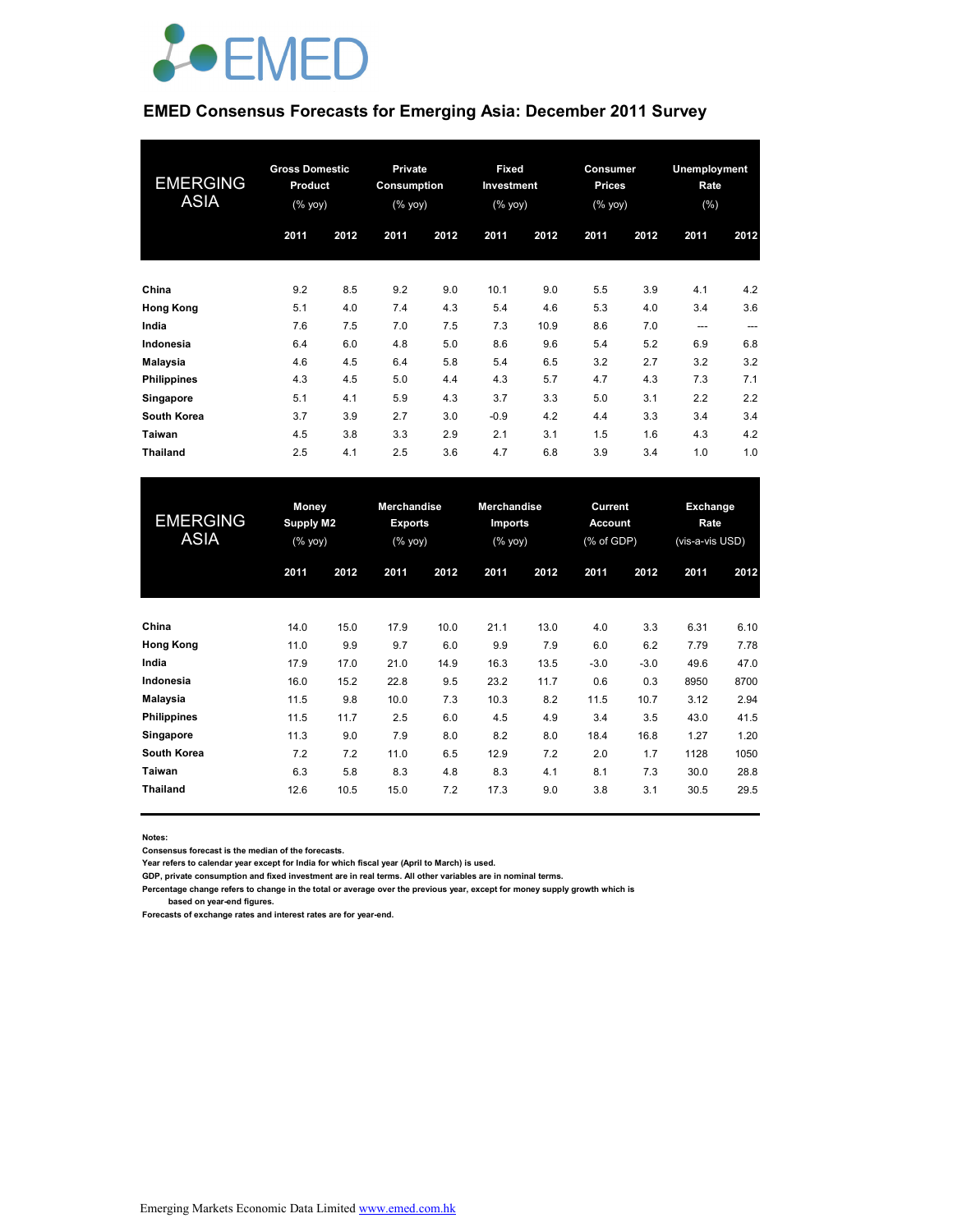

## **EMED Consensus Forecasts for the United States: December 2011 Survey**

| <b>UNITED STATES</b>                                | <b>Gross Domestic</b><br><b>Consumer</b><br>Product<br>Prices<br>$(% \mathsf{Y}^{\prime }\mathsf{Y}^{\prime }\mathsf{Y}^{\prime })$<br>(% yoy) |            | <b>UNITED STATES</b> | <b>Gross Domestic</b><br>Product<br>$(\%$ yoy) |                                                  | Consumer<br><b>Prices</b><br>(% yoy) |            |            |            |
|-----------------------------------------------------|------------------------------------------------------------------------------------------------------------------------------------------------|------------|----------------------|------------------------------------------------|--------------------------------------------------|--------------------------------------|------------|------------|------------|
|                                                     | 2011                                                                                                                                           | 2012       | 2011                 | 2012                                           |                                                  | 2011                                 | 2012       | 2011       | 2012       |
|                                                     |                                                                                                                                                |            |                      |                                                |                                                  |                                      |            |            |            |
| <b>ABN Amro</b>                                     | 1.7                                                                                                                                            | 1.7        | 3.3                  | 1.9                                            | <b>KBL</b>                                       | 1.6                                  | 1.7        | 3.1        | 2.1        |
| <b>Action Economics</b>                             | 1.7                                                                                                                                            | 2.6        | 3.2                  | 2.9                                            | KCIC                                             | 1.6                                  | 2.0        | 3.0        | 1.6        |
| <b>AIB Global Treasury</b>                          | 1.6                                                                                                                                            | 1.8        | 3.0                  | 2.2                                            | <b>Kiel Economics</b>                            | 1.6                                  | 1.6        | 3.2        | 2.0        |
| Allianz                                             | 1.7                                                                                                                                            | 1.8        | 3.2                  | 2.0                                            | <b>Mesirow Financial</b>                         | 1.8                                  | 2.2        | 3.2        | 2.0        |
| <b>ANZ</b>                                          | 1.8                                                                                                                                            | 2.7        | 3.0                  | 1.7                                            | <b>Mizuho Securities</b>                         | 1.6                                  | 1.4        | 2.4        | 1.8        |
| <b>Bank Julius Baer</b>                             | 1.7                                                                                                                                            | 1.5        | 3.2                  | 2.2                                            | <b>Moody's Analytics</b>                         | 1.7                                  | 2.9        | 3.1        | 2.0        |
| <b>Bank of Ireland</b>                              | 1.8                                                                                                                                            | 2.2        | 3.2                  | 2.1                                            | Morgan Keegan                                    | 1.7                                  | 2.5        | 3.4        | 2.2        |
| <b>Barclays Capital</b>                             | 1.7                                                                                                                                            | 2.5        | 3.2                  | 2.3                                            | <b>MBA</b>                                       | 1.5                                  | 1.8        | 3.5        | 1.6        |
| <b>BayernLB</b>                                     | 1.7                                                                                                                                            | 1.8        | 3.2                  | 2.0                                            | <b>NAR</b>                                       | 1.7                                  | 2.5        | 3.1        | 2.2        |
| <b>BBVA</b>                                         | 1.6                                                                                                                                            | 2.3        | 2.9                  | 2.2                                            | <b>National Bank of Canada</b><br><b>Natixis</b> | 1.7                                  | 2.2        | 3.1        | 1.7<br>1.9 |
| <b>Berenberg Capital Markets</b><br><b>BHF Bank</b> | 1.4<br>1.7                                                                                                                                     | 1.5<br>2.0 | 3.1<br>3.3           | 2.5<br>2.0                                     | <b>NIESR</b>                                     | 1.7<br>1.8                           | 1.7<br>1.6 | 3.2<br>2.5 | 2.4        |
| <b>BMO Capital Markets</b>                          | 1.8                                                                                                                                            | 2.2        | 3.2                  | 2.6                                            | <b>NLI Research Institute</b>                    | 1.7                                  | 2.1        | 3.2        | 1.7        |
| <b>BNP Paribas</b>                                  | 1.7                                                                                                                                            | 1.5        | 3.1                  | 1.9                                            | Nordea                                           | 1.3                                  | 1.6        | 3.0        | 2.0        |
| <b>BWC Capital Markets</b>                          | 1.4                                                                                                                                            | 1.6        | 3.0                  | 2.4                                            | <b>Northern Trust</b>                            | 1.8                                  | 2.0        | 3.2        | 2.3        |
| <b>Capital Economics</b>                            | 1.7                                                                                                                                            | 1.5        | 3.0                  | 1.5                                            | <b>PNC</b>                                       | 1.8                                  | 2.5        | 3.2        | 2.3        |
| <b>CIBC World Markets</b>                           | 1.7                                                                                                                                            | 1.9        | 3.2                  | 2.3                                            | Prometeia                                        | 1.7                                  | 2.1        | 3.2        | 2.2        |
| Coe-Rexecode                                        | 1.5                                                                                                                                            | 1.9        | 2.9                  | 1.7                                            | <b>Raymond James</b>                             | 1.8                                  | 2.2        | 3.5        | 2.0        |
| <b>Comerica Bank</b>                                | 1.8                                                                                                                                            | 2.4        | 3.2                  | 2.2                                            | <b>ROBECO</b>                                    | 1.6                                  | 2.1        | 3.1        | 2.1        |
| Commerzbank                                         | 1.7                                                                                                                                            | 2.0        | 3.2                  | 2.0                                            | Royal Bank of Canada                             | 1.8                                  | 2.5        | 3.1        | 2.0        |
| <b>Credit Agricole</b>                              | 1.6                                                                                                                                            | 1.8        | 3.1                  | 1.9                                            | <b>Royal Bank of Scotland</b>                    | 1.7                                  | 2.0        | 3.2        | 2.6        |
| <b>Credit Suisse</b>                                | 1.7                                                                                                                                            | 2.1        | 3.2                  | 1.7                                            | <b>RWI</b>                                       | 1.6                                  | 1.6        | 1.8        | 2.1        |
| <b>Daewoo Securities</b>                            | 1.5                                                                                                                                            | 1.7        | 3.0                  | 2.1                                            | <b>Schroders</b>                                 | 1.8                                  | 2.4        | 2.6        | 1.3        |
| Daiwa Institute of Research                         | 1.8                                                                                                                                            | 2.3        | 3.2                  | 2.3                                            | <b>Scotia Capital</b>                            | 1.8                                  | 1.8        | 3.2        | 1.8        |
| <b>Danske Bank</b>                                  | 1.8                                                                                                                                            | 2.5        | 2.3                  | 1.7                                            | <b>Societe Generale</b>                          | 1.8                                  | 1.4        | 3.1        | 1.3        |
| <b>DBS Bank</b>                                     | 1.7                                                                                                                                            | 2.3        | 2.6                  | 2.2                                            | <b>Standard &amp; Poor's</b>                     | 1.7                                  | 1.4        | 3.2        | 1.5        |
| Deka Bank                                           | 1.8                                                                                                                                            | 2.4        | 3.2                  | 2.0                                            | <b>Standard Chartered</b>                        | 1.8                                  | 2.1        | 1.6        | 1.9        |
| <b>Desjardins</b>                                   | 1.7                                                                                                                                            | 1.6        | 3.2                  | 1.7                                            | <b>TD Economics</b>                              | 1.6                                  | 1.7        | 3.1        | 2.1        |
| <b>DIW</b>                                          | 1.5                                                                                                                                            | 1.5        | 3.0                  | 2.6                                            | <b>UBS</b>                                       | 1.7                                  | 2.0        | 3.1        | 1.8        |
| <b>DnB NOR</b>                                      | 1.6                                                                                                                                            | 1.8        | 3.0                  | 1.7                                            | <b>UniCredit Group</b>                           | 1.5                                  | 1.5        | 3.1        | 2.0        |
| DZ Bank                                             | 1.7                                                                                                                                            | 1.7        | 3.2                  | 2.3                                            | <b>Wells Fargo</b>                               | 1.8                                  | 2.0        | 3.3        | 2.3        |
| <b>Erste Group Bank AG</b>                          | 1.6                                                                                                                                            | 1.8        | 3.0                  | 1.7                                            | WestLB                                           | 1.8                                  | 1.8        | 3.2        | 2.2        |
| <b>Experian Economics</b>                           | 1.5                                                                                                                                            | 2.0        | 3.2                  | 2.0                                            | <b>WGZ Bank</b>                                  | 1.8                                  | 1.8        | 2.9        | 1.8        |
| <b>Fannie Mae</b>                                   | 1.7                                                                                                                                            | 1.7        | 3.2                  | 1.9                                            |                                                  |                                      |            |            |            |
| <b>First Trust Advisors</b>                         | 1.8                                                                                                                                            | 3.1        | 3.2                  | 3.5                                            | <b>CONSENSUS</b>                                 |                                      |            |            |            |
| <b>Freddie Mac</b>                                  | 1.7                                                                                                                                            | 2.5        | 3.5                  | 2.0                                            | <b>Median</b>                                    | 1.7                                  | 2.0        | 3.2        | 2.0        |
| Handelsbanken                                       | 1.8                                                                                                                                            | 2.6        | 1.4                  | 1.7                                            | Mean                                             | 1.7                                  | 2.0        | 3.0        | 2.0        |
| <b>Intesa Sanpaolo</b>                              | 1.8                                                                                                                                            | 2.2        | 3.2                  | 2.2                                            | High                                             | 1.8                                  | 3.1        | 3.5        | 3.5        |
| <b>ITOCHU Institute</b>                             | 1.7                                                                                                                                            | 2.1        | 3.4                  | 1.4                                            | Low                                              | 1.3                                  | 1.4        | 1.4        | 1.2        |
| <b>KBC</b>                                          | 1.7                                                                                                                                            | 1.5        | 3.1                  | 1.2                                            | <b>Standard Deviation</b>                        | 0.1                                  | 0.4        | 0.4        | 0.4        |

 *Continues in the next column…*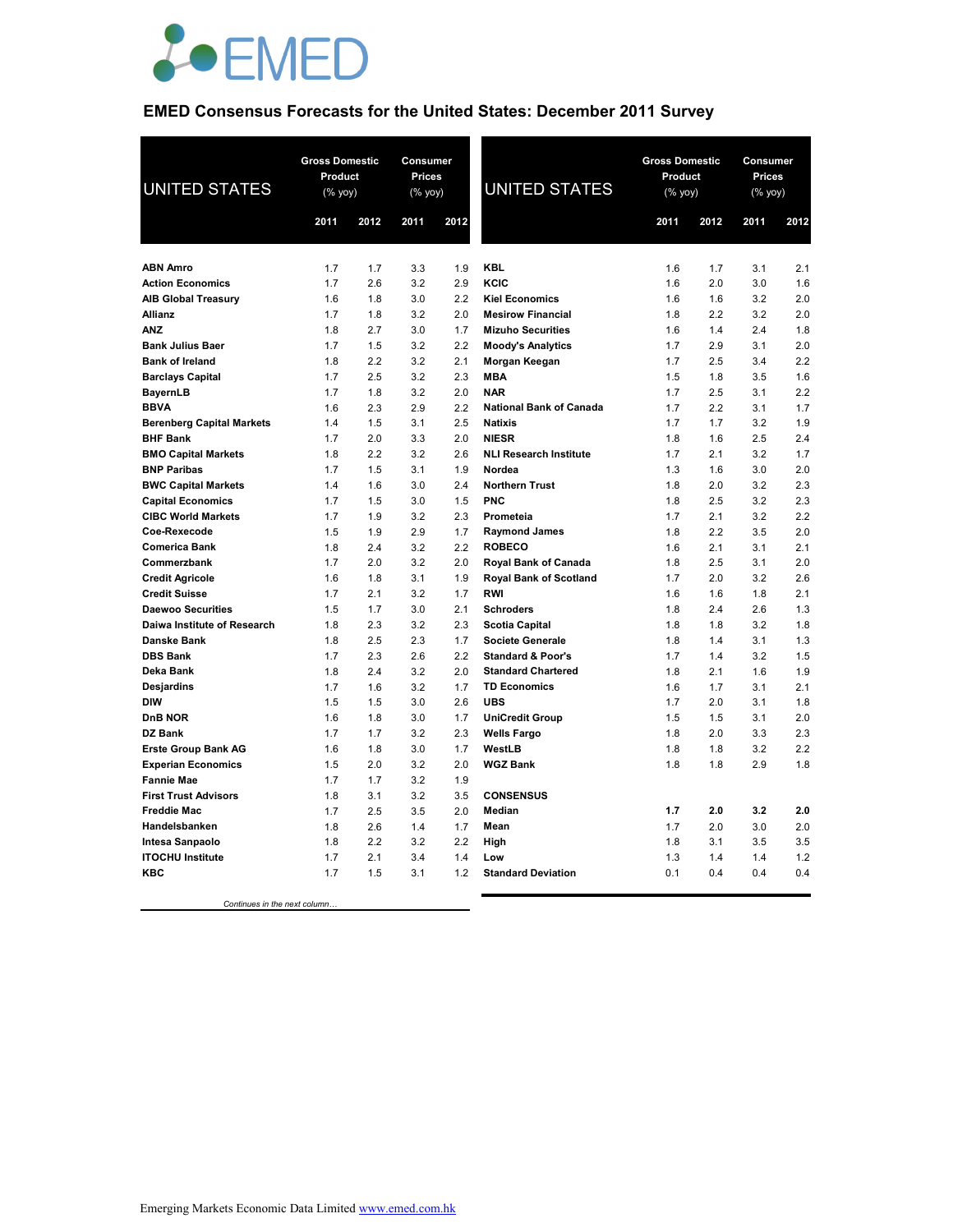

## **EMED Consensus Forecasts for the Euro Area and Japan: December 2011 Survey**

| <b>EURO AREA</b>                          | <b>Gross Domestic</b><br>Product<br>$(\%$ yoy) |               | Consumer<br>Prices<br>(% yoy) |            | <b>JAPAN</b>                                     | <b>Gross Domestic</b><br>Product<br>$(\%$ yoy) |            | Consumer<br>Prices<br>(% yoy) |                  |
|-------------------------------------------|------------------------------------------------|---------------|-------------------------------|------------|--------------------------------------------------|------------------------------------------------|------------|-------------------------------|------------------|
|                                           | 2011                                           | 2012          | 2011                          | 2012       |                                                  | 2011                                           | 2012       | 2011                          | 2012             |
| <b>ABN Amro</b>                           | 1.5                                            | $-0.8$        | 2.6                           | 1.3        | <b>ABN Amro</b>                                  | $-0.3$                                         | 2.5        | $-0.3$                        | 0.1              |
| <b>Action Economics</b>                   | 1.6                                            | 0.4           | 2.7                           | 1.6        | <b>Action Economics</b>                          | $-0.4$                                         | 3.0        | $-0.1$                        | 0.5              |
| <b>AIB Global Treasury</b>                | 1.7                                            | 1.0           | 2.7                           | 1.8        | <b>AIB Global Treasury</b>                       | $-0.9$                                         | 1.5        | $-0.2$                        | 0.0              |
| Allianz                                   | 1.6                                            | 0.8           | 2.7                           | 2.0        | Allianz                                          | $-0.4$                                         | 2.4        | $-0.1$                        | 0.6              |
| <b>ANZ</b>                                | 1.6                                            | 1.7           | 2.7                           | 1.8        | <b>ANZ</b>                                       | $-0.6$                                         | 2.7        | $-0.2$                        | $-0.2$           |
| <b>Bank Julius Baer</b>                   | 1.6                                            | 0.4           | 2.7                           | 1.4        | <b>Bank Julius Baer</b>                          | $-0.2$                                         | 2.1        | $-0.3$                        | $-0.1$           |
| <b>Bank of Ireland</b>                    | 1.6                                            | 0.8           | 2.7                           | 2.0        | BofT - Mitsubishi UFJ                            | 0.4                                            | 2.5        | $-0.2$                        | $-0.5$           |
| <b>Barclays Capital</b><br>BayernLB       | 1.5<br>1.6                                     | $-0.2$<br>0.2 | 2.7<br>2.7                    | 2.0<br>1.5 | <b>Barclays Capital</b><br>BayernLB              | $-0.4$<br>$-0.4$                               | 1.7<br>2.0 | $-0.2$<br>$-0.3$              | $-0.2$<br>0.1    |
| <b>BBVA</b>                               | 1.7                                            | 1.0           | 2.6                           | 1.6        | <b>BBVA</b>                                      | $-0.4$                                         | 2.7        | $-0.2$                        | $-0.1$           |
| <b>Berenberg Capital Markets</b>          | 1.6                                            | 0.7           | 2.7                           | 2.0        | <b>Berenberg Capital Markets</b>                 | $-0.5$                                         | 1.9        | 0.2                           | 0.0              |
| <b>BHF Bank</b>                           | 1.6                                            | 0.5           | 2.7                           | 2.1        | <b>BHF Bank</b>                                  | $-0.7$                                         | 1.8        | $-0.3$                        | $-0.2$           |
| <b>BMO Capital Markets</b>                | 1.5                                            | $-1.0$        | 2.7                           | 2.0        | <b>BMO Capital Markets</b>                       | $-0.2$                                         | 1.8        | $-0.2$                        | 0.2              |
| <b>BNP Paribas</b>                        | 1.5                                            | 0.0           | 2.7                           | 1.9        | <b>BNP Paribas</b>                               | $-0.3$                                         | 1.4        | $-0.3$                        | $-0.2$           |
| <b>BWC Capital Markets</b>                | 0.5                                            | 1.0           | 2.6                           | 2.0        | <b>BWC Capital Markets</b>                       | 0.2                                            | 1.0        | 0.2                           | 0.2              |
| <b>Capital Economics</b>                  | 1.5                                            | $-1.0$        | 2.8                           | 1.5        | <b>Capital Economics</b>                         | $-0.5$                                         | 2.0        | $-0.4$                        | $-0.6$           |
| <b>CIBC World Markets</b><br>Coe-Rexecode | 1.6<br>1.7                                     | 0.4<br>1.2    | 2.7<br>2.5                    | 1.7<br>1.6 | <b>CIBC World Markets</b><br>Coe-Rexecode        | $-0.2$<br>$-0.5$                               | 2.5<br>2.2 | $-0.2$<br>$-0.2$              | $-0.2$<br>$-0.1$ |
| Commerzbank                               | 1.6                                            | $-0.4$        | 2.7                           | 1.5        | Commerzbank                                      | $-0.3$                                         | 2.3        | $-0.3$                        | $-0.2$           |
| <b>Credit Agricole</b>                    | 1.7                                            | 1.1           | 2.6                           | 1.9        | <b>Credit Agricole</b>                           | $-0.5$                                         | 2.7        | $-0.2$                        | 0.7              |
| <b>Credit Suisse</b>                      | 1.5                                            | $-0.5$        | 2.8                           | 1.9        | <b>Credit Suisse</b>                             | $-0.4$                                         | 1.3        | $-1.0$                        | $-1.1$           |
| Danske Bank                               | 1.6                                            | 0.3           | 2.7                           | 1.8        | Daiwa Institute of Research                      | $-0.3$                                         | 2.0        | $-0.2$                        | $-0.3$           |
| <b>DBS Bank</b>                           | 1.5                                            | 0.8           | 2.6                           | 1.7        | <b>Danske Bank</b>                               | $-0.5$                                         | 2.7        | 0.3                           | 0.6              |
| Deka Bank                                 | 1.6                                            | 0.5           | 2.6                           | 2.0        | <b>DBS Bank</b>                                  | $-0.5$                                         | 2.7        | 0.0                           | 0.3              |
| <b>DIW</b>                                | 1.7                                            | 0.8           | 2.4                           | 1.8        | Deka Bank                                        | $-0.5$                                         | 1.7        | $-0.2$                        | $-0.1$           |
| DnB NOR<br>DZ Bank                        | 1.6<br>1.6                                     | 0.9<br>0.8    | 2.4<br>2.7                    | 1.8<br>2.0 | <b>DIW</b><br>DnB NOR                            | $-0.5$<br>$-0.8$                               | 2.2<br>2.5 | $-0.4$<br>0.2                 | $-0.4$<br>0.2    |
| <b>Erste Group Bank AG</b>                | 1.6                                            | 0.6           | 2.6                           | 1.8        | DZ Bank                                          | $-0.3$                                         | 2.0        | $-0.3$                        | 0.0              |
| <b>ETLA</b>                               | 1.6                                            | 1.0           | 2.7                           | 1.7        | <b>Erste Group Bank AG</b>                       | $-0.5$                                         | 2.3        | $-0.4$                        | $-0.5$           |
| <b>EUROFER</b>                            | 1.5                                            | 1.0           | 2.8                           | 2.0        | <b>Experian Economics</b>                        | $-0.4$                                         | 2.3        | 0.4                           | 0.2              |
| <b>Experian Economics</b>                 | 1.5                                            | $-0.1$        | 2.6                           | 2.0        | Intesa Sanpaolo                                  | $-0.4$                                         | 2.9        | $-0.2$                        | 0.0              |
| Handelsbanken                             | 1.4                                            | 0.0           | 2.6                           | 1.9        | <b>ITOCHU Institute</b>                          | $-0.3$                                         | 1.9        | $-0.3$                        | $-0.1$           |
| Intesa Sanpaolo                           | 1.7                                            | 0.4           | 2.7                           | 1.8        | <b>JCER</b>                                      | 0.2                                            | 2.1        | $-0.1$                        | $-0.1$           |
| KBC                                       | 1.6                                            | 0.5           | 2.6                           | 1.5        | KBC                                              | $-0.4$                                         | 2.6        | $-0.2$                        | $-0.1$           |
| KBL<br>KCIC                               | 1.8<br>1.6                                     | 0.9<br>0.7    | 2.5<br>2.6                    | 1.7<br>1.7 | KCIC<br><b>Kiel Economics</b>                    | $-0.4$<br>$-0.6$                               | 2.3<br>2.0 | $-0.1$<br>$-0.2$              | 0.1<br>0.0       |
| <b>Kiel Economics</b>                     | 1.5                                            | 0.4           | 2.5                           | 1.5        | <b>Mizuho Securities</b>                         | 0.4                                            | 1.7        | $-0.1$                        | $-0.3$           |
| <b>Mizuho Securities</b>                  | 1.7                                            | 1.0           | 2.5                           | 1.7        | <b>Moody's Analytics</b>                         | $-0.7$                                         | 2.1        | $-0.2$                        | 0.1              |
| <b>Banca MPS</b>                          | 1.6                                            | 0.3           | 2.7                           | 2.5        | <b>Natixis</b>                                   | $-0.3$                                         | 2.3        | $-0.2$                        | $-0.1$           |
| Natixis                                   | 1.6                                            | 0.4           | 2.7                           | 2.2        | <b>NIESR</b>                                     | $-0.3$                                         | 1.9        | -0.6                          | $-0.2$           |
| <b>NIESR</b>                              | 1.8                                            | 1.0           | 2.6                           | 1.7        | <b>NLI Research Institute</b>                    | -0.4                                           | 1.9        | -0.3                          | $-0.1$           |
| <b>NLI Research Institute</b>             | 1.5                                            | 0.1           | 2.7                           | 1.8        | Nordea                                           | $-0.2$                                         | 2.5        | $-0.2$                        | 0.3              |
| Nordea                                    | 1.6                                            | 0.6           | 2.6                           | 1.8        | Prometeia                                        | $-0.2$                                         | 2.5        | $-0.2$                        | $-0.1$           |
| Prometeia<br><b>ROBECO</b>                | 1.6<br>1.7                                     | 0.2           | 2.7                           | 1.8        | <b>ROBECO</b><br><b>Roubini Global Economics</b> | $-0.5$                                         | 2.4        | $-0.2$                        | $-0.2$           |
| Roubini Global Economics                  | 1.4                                            | 1.0<br>$-0.8$ | 2.6<br>2.5                    | 1.8<br>1.5 | <b>Royal Bank of Scotland</b>                    | $-0.1$<br>$-0.5$                               | 1.6<br>2.4 | $-0.3$<br>$-0.4$              | $-0.4$<br>$-0.1$ |
| <b>Royal Bank of Scotland</b>             | 1.6                                            | $-0.2$        | 2.6                           | 1.6        | <b>RWI</b>                                       | $-0.6$                                         | 2.0        | $-0.2$                        | 0.0              |
| RWI                                       | 1.5                                            | 0.4           | 2.5                           | 1.5        | <b>Schroders</b>                                 | $-0.5$                                         | 1.8        | $-0.2$                        | $-0.2$           |
| <b>Schroders</b>                          | 1.6                                            | $-1.8$        | 2.6                           | 1.6        | <b>Scotia Capital</b>                            | 0.1                                            | 3.2        | 0.2                           | 0.4              |
| <b>Scotia Capital</b>                     | 1.6                                            | 0.0           | 2.6                           | 1.5        | <b>Societe Generale</b>                          | $-0.4$                                         | 2.4        | $-1.0$                        | $-0.9$           |
| Societe Generale                          | 1.7                                            | 0.0           | 2.7                           | 1.8        | <b>Standard Chartered</b>                        | $-0.4$                                         | 2.5        | $-0.2$                        | 0.2              |
| <b>Standard Chartered</b>                 | 1.8                                            | 1.3           | 2.6                           | 1.9        | <b>TD Economics</b>                              | $-0.6$                                         | 3.1        | 0.1                           | 0.2              |
| <b>TD Economics</b><br><b>UBS</b>         | 1.5                                            | 0.9           | 2.4                           | 2.0        | <b>UBS</b>                                       | $-0.3$                                         | 2.5        | -0.3                          | $-0.2$           |
| <b>UniCredit Group</b>                    | 1.6<br>1.6                                     | -0.7<br>0.9   | 2.7<br>2.7                    | 1.7<br>2.0 | <b>UniCredit Group</b><br><b>UOB</b>             | $-0.5$<br>$-0.5$                               | 2.3<br>2.0 | 0.3<br>-0.3                   | 0.2<br>$-0.2$    |
| <b>Wells Fargo</b>                        | 1.6                                            | 0.1           | 2.7                           | 1.6        | <b>Wells Fargo</b>                               | $-0.7$                                         | 1.9        | $-0.2$                        | $-0.1$           |
| WestLB                                    | 1.6                                            | 0.1           | 2.7                           | 1.8        |                                                  |                                                |            |                               |                  |
| WGZ Bank                                  | 1.6                                            | 0.0           | 2.6                           | 1.5        | <b>CONSENSUS</b>                                 |                                                |            |                               |                  |
| <b>CONSENSUS</b>                          |                                                |               |                               |            | Median<br>Mean                                   | -0.4<br>-0.4                                   | 2.3<br>2.2 | $-0.2$<br>$-0.2$              | -0.1<br>$-0.1$   |
| Median                                    | 1.6                                            | 0.4           | 2.7                           | 1.8        | High                                             | 0.4                                            | 3.2        | 0.4                           | 0.7              |
| Mean                                      | 1.6                                            | 0.4           | 2.6                           | 1.8        | Low                                              | -0.9                                           | 1.0        | $-1.0$                        | -1.1             |
| High<br>Low                               | 1.8<br>0.5                                     | 1.7<br>$-1.8$ | 2.8<br>2.4                    | 2.5<br>1.3 | <b>Standard Deviation</b>                        | 0.3                                            | 0.4        | 0.2                           | 0.3              |
| <b>Standard Deviation</b>                 | 0.2                                            | 0.7           | 0.1                           | 0.2        |                                                  |                                                |            |                               |                  |

Emerging Markets Economic Data Limited www.emed.com.hk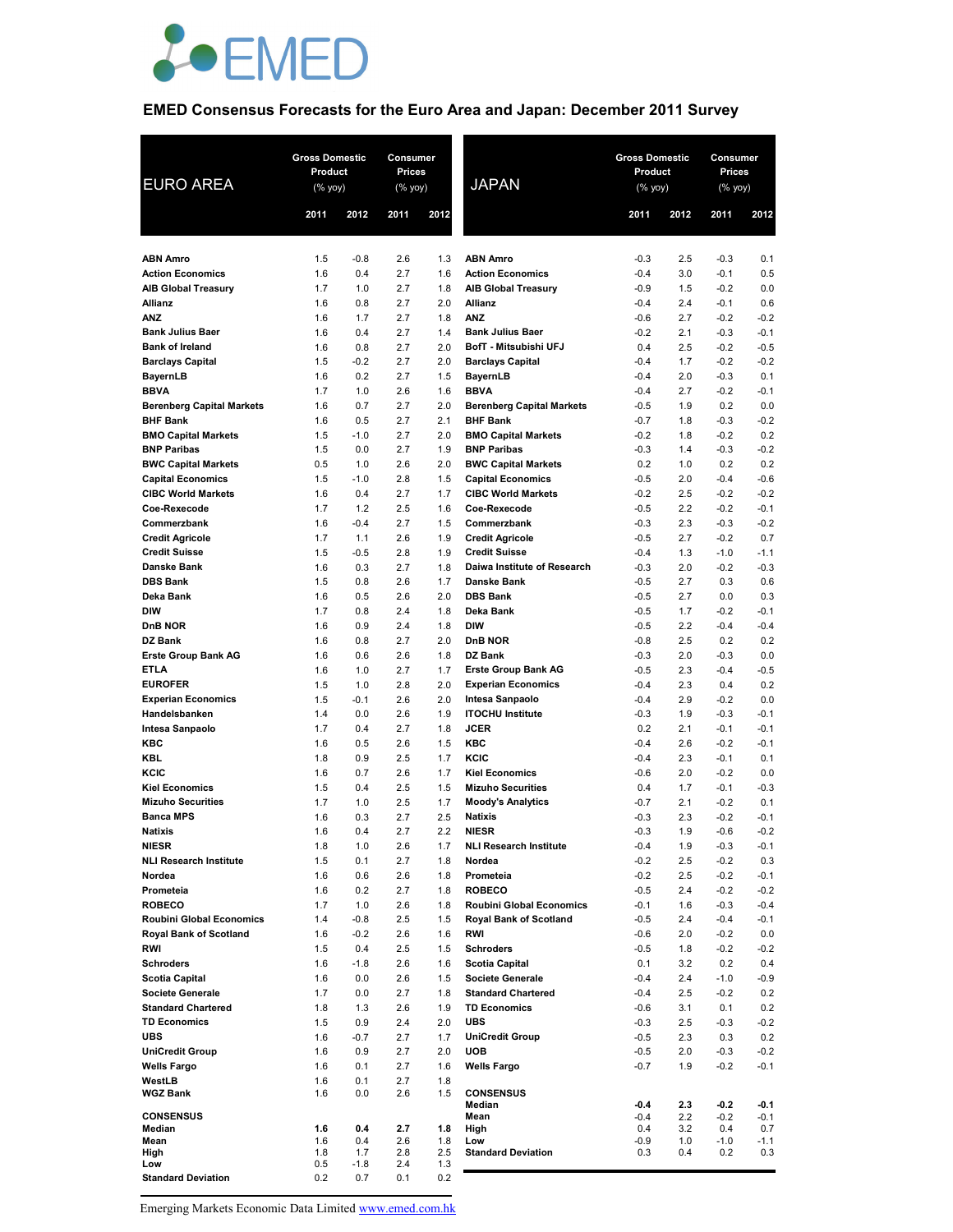

# **EMED Consensus Forecasts for China: December 2011 Survey**

|                                                         | <b>Gross Domestic</b> |            | <b>Consumer</b>          |            |
|---------------------------------------------------------|-----------------------|------------|--------------------------|------------|
| <b>CHINA</b>                                            | Product<br>(% yoy)    |            | <b>Prices</b><br>(% yoy) |            |
|                                                         |                       |            |                          |            |
|                                                         | 2011                  | 2012       | 2011                     | 2012       |
|                                                         |                       |            |                          |            |
| <b>ABN Amro</b><br><b>Action Economics</b>              | 9.2<br>8.9            | 8.4<br>8.0 | 5.5<br>5.8               | 4.0<br>4.0 |
| <b>Allianz</b>                                          | 9.3                   | 8.5        | 5.6                      | 4.0        |
| <b>ANZ</b>                                              | 9.6                   | 9.5        | 5.5                      | 5.5        |
| <b>Bank Julius Baer</b>                                 | 8.9                   | 8.0        | 5.4                      | 4.0        |
| <b>BofA - Merrill Lynch</b>                             | 9.2                   | 8.6        | 5.5                      | 3.5        |
| <b>Bank of East Asia</b><br><b>Barclays Capital</b>     | 9.1<br>9.1            | 8.2<br>8.1 | 5.4<br>5.5               | 2.9<br>3.2 |
| <b>BBVA</b>                                             | 9.1                   | 8.6        | 5.3                      | 3.9        |
| <b>Berenberg Capital Markets</b>                        | 9.4                   | 8.5        | 5.4                      | 4.0        |
| <b>BMO Capital Markets</b>                              | 9.1                   | 8.0        | 5.5                      | 3.8        |
| <b>BNP Paribas</b>                                      | 9.2                   | 8.5        | 5.3                      | 4.0        |
| <b>BWC Capital Markets</b>                              | 8.8                   | 8.2        | 5.8                      | 4.0        |
| <b>Capital Economics</b><br><b>CIBC World Markets</b>   | 9.1<br>9.3            | 8.5<br>8.3 | 5.5<br>5.6               | 3.0<br>3.5 |
| <b>CICC</b>                                             | 9.2                   | 8.4        | 5.5                      | 4.0        |
| Commerzbank                                             | 9.1                   | 7.5        | 5.5                      | 4.8        |
| <b>Credit Agricole</b>                                  | 9.3                   | 8.8        | 5.6                      | 3.8        |
| <b>Credit Suisse</b>                                    | 8.6                   | 8.2        | 5.4                      | 4.4        |
| <b>Daewoo Securities</b><br>Daiwa Institute of Research | 9.3                   | 8.0        | 4.6                      | 4.1        |
| <b>Danske Bank</b>                                      | 9.2<br>9.3            | 8.5<br>8.9 | 5.4<br>5.2               | 3.5<br>3.3 |
| <b>DBS Bank</b>                                         | 9.5                   | 9.0        | 4.5                      | 4.0        |
| Deka Bank                                               | 9.2                   | 8.5        | 5.4                      | 4.0        |
| <b>DIW</b>                                              | 9.1                   | 7.9        | 5.5                      | 3.7        |
| <b>DnB NOR</b>                                          | 9.0                   | 8.0        | 5.0                      | 4.0        |
| <b>DZ Bank</b>                                          | 9.0<br>9.2            | 8.2<br>8.3 | 5.5                      | 3.3<br>3.3 |
| <b>Experian Economics</b><br><b>Haitong Securities</b>  | 9.2                   | 8.2        | 5.5<br>5.5               | 4.5        |
| <b>ICBC</b> International                               | 9.3                   | 8.7        | 5.5                      | 3.5        |
| <b>ING</b>                                              | 9.3                   | 8.7        | 5.5                      | 4.5        |
| Intesa Sanpaolo                                         | 8.9                   | 8.4        | 5.5                      | 3.3        |
| <b>JP Morgan</b>                                        | 9.0                   | 8.3        | 5.5                      | 3.7        |
| KBC<br><b>KBL</b>                                       | 9.0<br>9.3            | 8.5<br>8.9 | 5.5<br>5.1               | 4.5<br>3.9 |
| <b>KCIC</b>                                             | 9.2                   | 8.6        | 5.5                      | 3.7        |
| <b>Kiel Economics</b>                                   | 9.0                   | 8.3        | 5.7                      | 5.0        |
| <b>Moody's Analytics</b>                                | 9.2                   | 8.7        | 5.5                      | 3.7        |
| <b>Natixis</b>                                          | 9.3                   | 8.6        | 5.4                      | 4.4        |
| <b>NIESR</b>                                            | 9.2                   | 8.6        | 5.5                      | 3.6        |
| <b>NLI Research Institute</b><br>Nordea                 | 9.1<br>9.1            | 9.0<br>8.5 | 5.5<br>5.3               | 4.1<br>4.3 |
| <b>ROBECO</b>                                           | 9.1                   | 8.6        | 5.3                      | 3.9        |
| <b>Roubini Global Economics</b>                         | 9.1                   | 7.4        | 5.4                      | 3.2        |
| <b>Royal Bank of Scotland</b>                           | 9.1                   | 8.7        | 5.5                      | 4.6        |
| <b>Schroders</b>                                        | 9.0                   | 8.5        | 5.0                      | 3.8        |
| <b>Scotia Capital</b>                                   | 9.1                   | 8.9        | 5.0                      | 4.5        |
| <b>Societe Generale</b><br><b>Standard Chartered</b>    | 9.2<br>9.2            | 8.1<br>8.5 | 5.4<br>5.1               | 3.6<br>3.2 |
| <b>UBS</b>                                              | 9.2                   | 8.0        | 5.4                      | 3.5        |
| <b>UOB</b>                                              | 9.2                   | 8.2        | 5.4                      | 3.9        |
| <b>Wells Fargo</b>                                      | 9.1                   | 8.2        | 5.5                      | 3.7        |
| <b>CONSENSUS</b>                                        |                       |            |                          |            |
| Median                                                  | 9.2                   | 8.5        | 5.5                      | 3.9        |
| Mean<br>High                                            | 9.1<br>9.6            | 8.4<br>9.5 | 5.4<br>5.8               | 3.9<br>5.5 |
| Low                                                     | 8.6                   | 7.4        | 4.5                      | 2.9        |
| <b>Standard Deviation</b>                               | 0.2                   | 0.4        | 0.2                      | 0.5        |